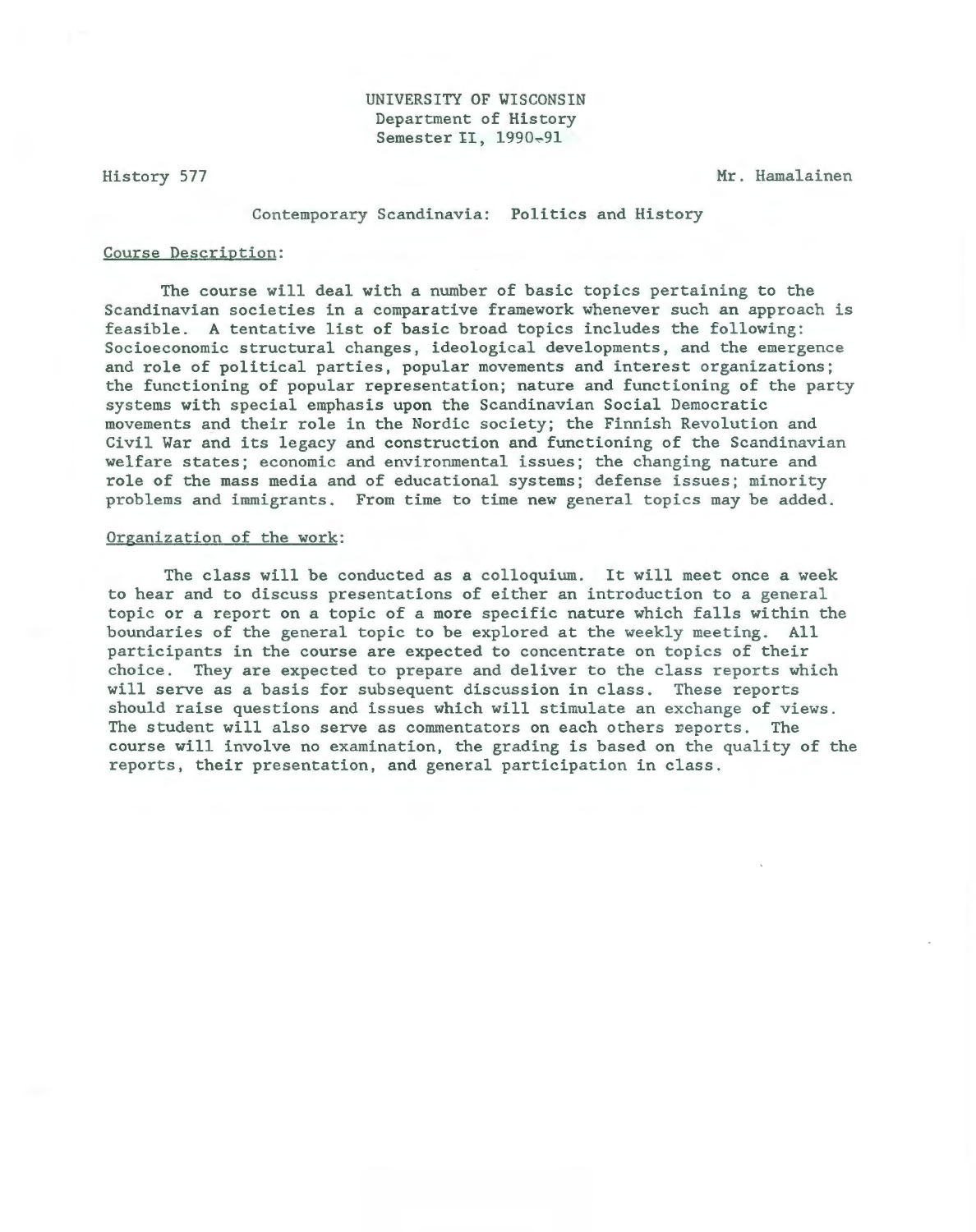POLITICAL PARTIES

INTEREST ORGANIZATIONS AND PRESSURE GROUPS

MASS MEDIA

ECONOMY

ENVIRONMENT

DEFENSE

SOCIAL POLICIES

EDUCATION

HEALTH CARE

MINORITIES AND IMMIGRATION